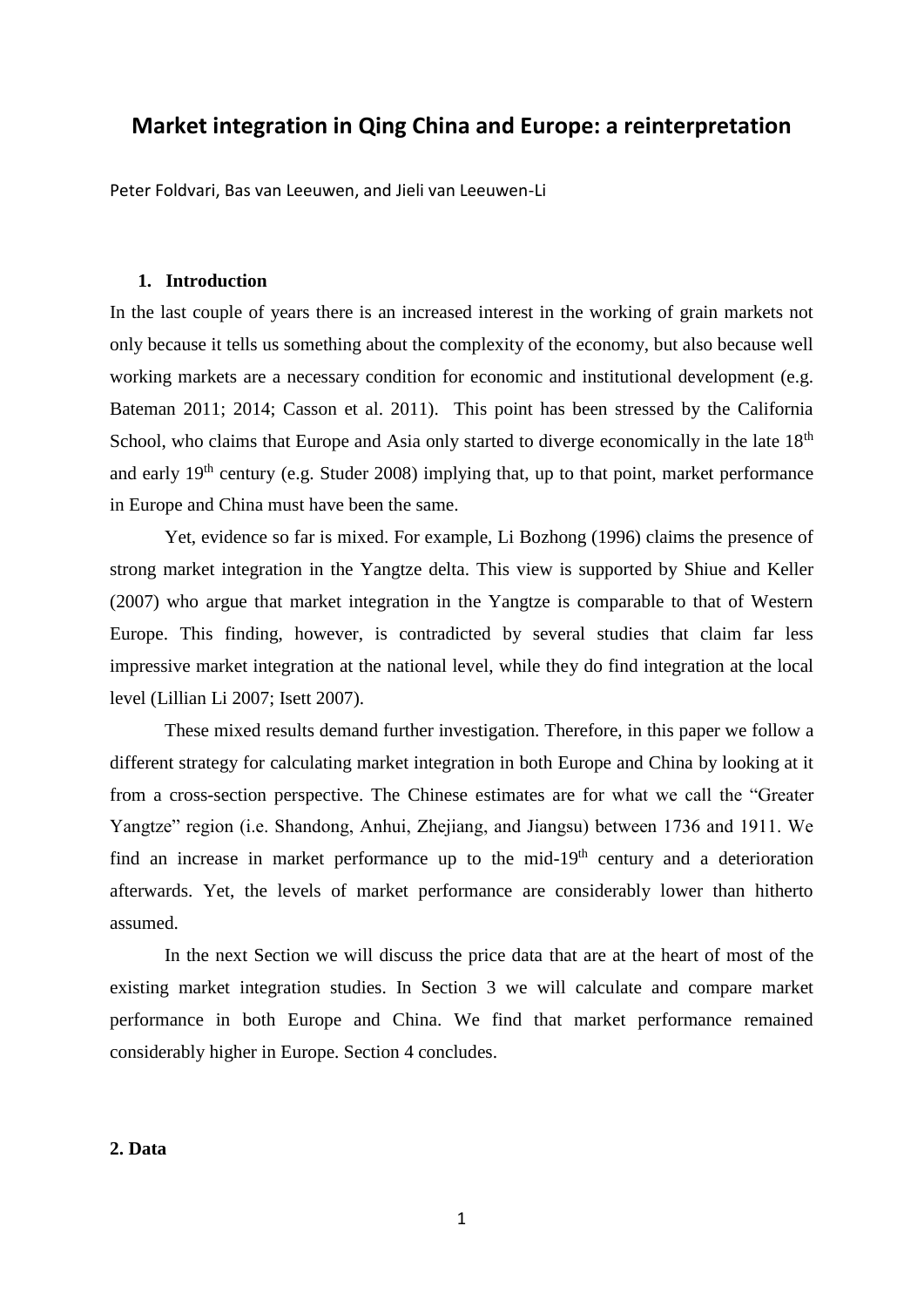In Qing China, a unique dataset is in existence on granaries. These were government initialized system which intended to buy grain in times when grain was abundant and, at a later stage, when there occurred a grain shortage, brought the stored grain again on the market. Of course this is the theoretical notion and there is a large literature reflecting all the changes that this system underwent over the Qing dynasty (e.g. Bin Wong et al. ; see also Ye Ma this workshop).

Detailed price data are thus available for many regions in China at a prefectural level between 1736 and 1911 and they have been used in many studies on market integration (e.g. Shue and Keller 2007). These studies go at great length to show that these data are real market prices, i.e. they reflect the demand and supply factors on the market. Yet, even a casual glimpse at the data suggests otherwise. In Figure 1 we compared the market price of grain in





*Source:* Allen et al. (2009)

Beijing with the granary prices for the 19<sup>th</sup> century in Huaian prefecture, Jiangsu. We notice a remarkable deviation in price at the start of the  $19<sup>th</sup>$  century. In addition, average volatility is lower in the granary data compared to the market data. This is, of course, not very surprising giving that granary prices were supposed to reduce price volatility.

The question whether prices are conform market prices is very crucial since most studies use a form of time series modelling to predict market integration. In other words, if prices in two markets move in the same direction over time (cointegration), we argue that market integration is higher. However, if we have two series that are not very volatile, of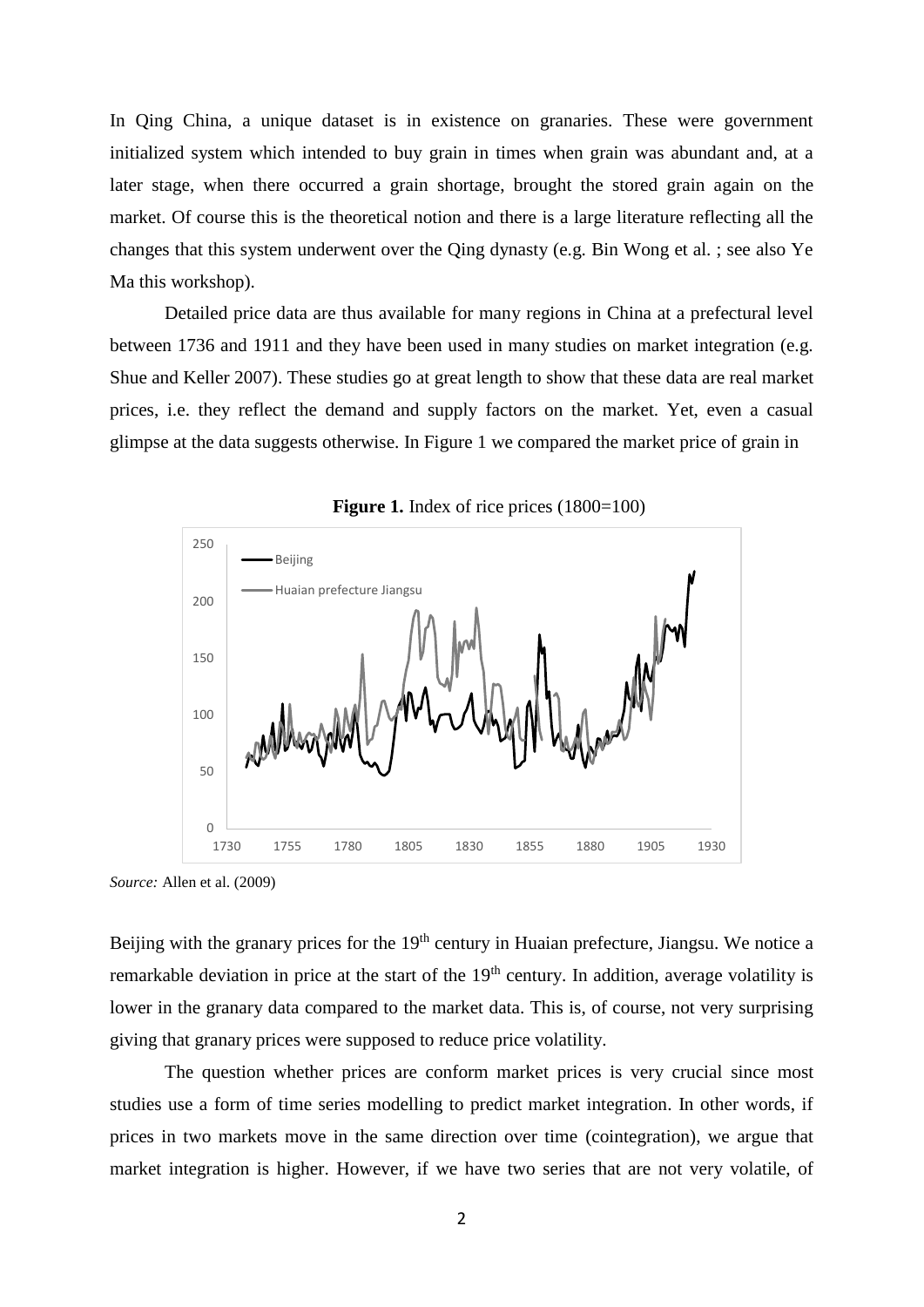course their movement (or lack of that) is also the same. Hence, when estimating market integration using cointegration based on series that are underestimating actual volatility will artificially increase market performance.

However, in this study we essentially follow a cross-section-type of approach by using spatial methods. We use two methods. First, we use spatial lags which essentially means that we look if prices in region A are determined by grain prices in other regions. This is calculated over short periods of 10 years, meaning that essentially this method utilizes the cross-section component of the data. Second, we use Moran's I, which is a true spatial correlation statistics. Since both methods focus on the level, rather than the volatility, this removes the need of using series that show the right volatility. Rather, our requirement is that the prices in each prefecture are roughly biased in the same way as compared to actual market prices. This is not an unreasonable assumption given that the function of the granary system was the same everywhere.

Hence, we will also use the granary data between 1736 and 1911 for the "Greater Yangtze Region", i.e. for the prefectures in Anhui, Zhejiang, Jiangsu and Shandong. These were collected data by prefecture from a dataset set up by Wang Yeh-Chien from the First Archives in Beijing and the National Palace Museum in Taipei. We use the data for the "Greater Yangtze Delta", i.e. for prefectures for Anhui, Zhejiang, Jiangsu, and Shandong (a total of 52 series of monthly data between ca. 1736 and 1911). His data, however, has several gaps, which we filled in with information from Institute of Economics (CASS) (2009). We also added additional information weather circumstances from the State Meteorological Society (1981).

## **3. Analysis of market integration in China utilizing spatial lag**

As pointed out in the previous Section, we utilize two different spatial methods to calculate market integration. The first method utilized is a regression-based model, i.e. a spatial lag model. This means that, if markets are integrated, prices in region A will be affected by past prices of other regions. Of course not only prices of other regions affect current prices, but also part events in region A itself. Hence, we use an autoregressive specification and the effect of changes in weather, and the unobservable prefecture- and time-specific effects. We directly include the effect of prices in other provinces by a spatial lag of the dependent variable.

The resulting model is as follows: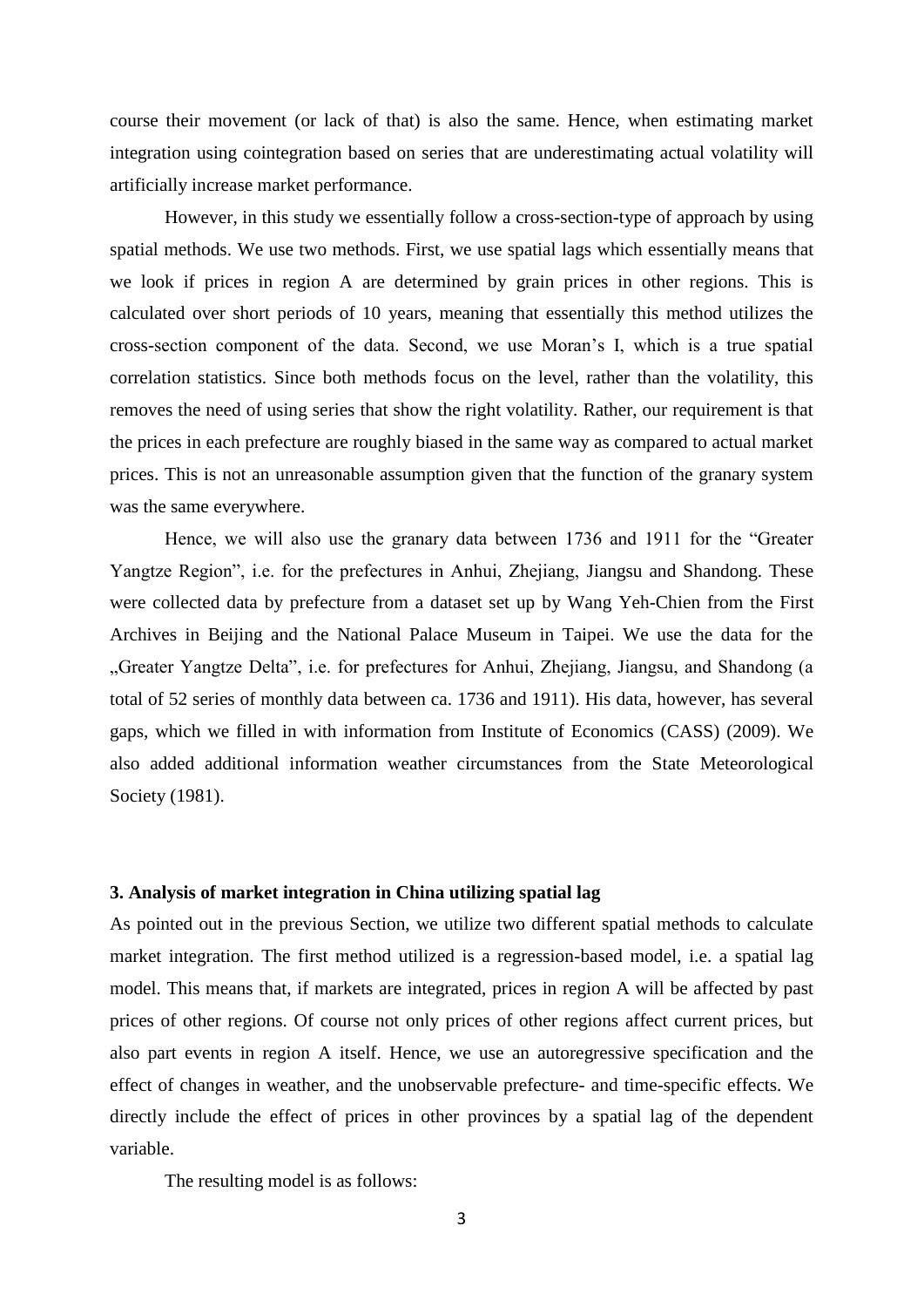$$
\ln p_{i,t} = \beta_0 + \sum_{j=1}^3 \beta_j \ln p_{i,t-j} + \delta S_{i,t} + \sum_{k=2}^5 \phi_k D_k^{\text{weather}} + \eta_i + \lambda_t + \varepsilon_{i,t} \tag{1}
$$

With  $p_{i,t}$  being the price of rice in prefecture i in period t,  $S_{i,t}$  is the spatial lag of the log price,  $D_k^{\text{weather}}$  denotes four dummies capturing the effect of 5 possible weather situations (1= continuous heavy rain, 2=in spring and autumn continuous rain, but no flood, 3=normal, 4=-in some months small drought, 5=drought can last for several months), and  $\eta_i$ ,  $\lambda_i$ ,  $\varepsilon_i$  are the prefecture- and period specific effects and a random error. Choosing an autoregressive specification does not only allow for directly capturing the dynamics of price changes, but also makes the above specification immune to spurious regression problems associated with regression on possibly non-stationary variables.

The spatial lag of the dependent variable is defined as follows:

$$
S_{i,t} = \sum_{i \neq j} w_j \ln p_{j,t} = \sum_{i \neq j} \frac{\ln p_{i,t}}{d_{i,j}} (2)
$$

where  $w_i$  is the weight associated with the price of rice in another prefecture, and the weight is the reciprocal of the distance between the centers of prefectures i and j. The distance is estimated by the great circle distance formula with 6371 km assumed for the radius of Earth. A possible source of bias is the changing number of missing observations. In periods when at least a single observation of the rice price is not available equation (2) modifies as follows:

$$
\tilde{S}_{i,t} = \sum_{i \neq j} w_j \ln p_{j,t} - \sum_{k=1}^{n_m} w_k \ln p_{k,t} = S_{i,t} - n_m E(w_k \ln p_{k,t})
$$
 (3),

where  $n_m$  observations are missing. In order to minimize the effect of the changing number of available price information, we introduce cross-term between the number of missing observations and the spatial lag variable.

$$
\ln p_{i,t} = \beta_0 + \sum_{j=1}^3 \beta_j \ln p_{i,t-j} + \delta S_{i,t} + \sum_{k=2}^5 \phi_k D_k^{\text{weather}} + \gamma n_{m,t} S_{i,t} + \eta_i + \lambda_t + \varepsilon_{i,t} (4)
$$

The above specification is however only applicable if  $n_{m,t} \neq 1$ , since otherwise there would be a perfect multicollinearity in (4). Hence (4) is only used as a cross-check for the effect of omitted price information as a result of missing data until the 1880s.

The spatial lag model discussed so far is a fixed-effect ARX(3) panel specification, where, with the long sample in mind, we cannot assume that the coefficients remain the same over time. For this reason we opt for estimating (1) by an overlapping rolling-window method. The first period we estimate (1) on is between July 1736 and June 1746, exactly 10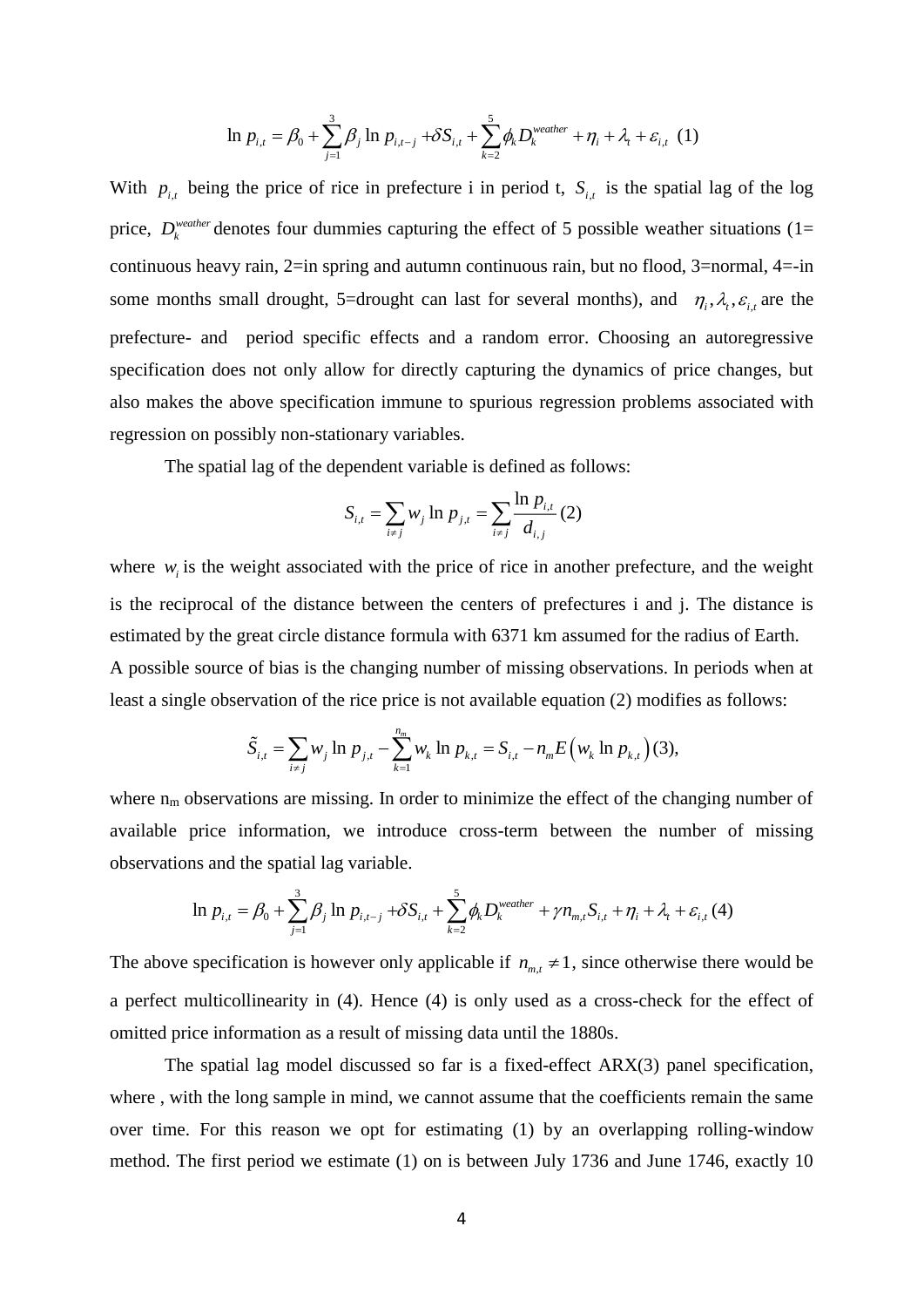year or 120 months. The coefficient is than reported as our estimate for the period in the middle, that is, June 1741. The 120 months period is chosen partly because it is long enough so that the bias in fixed-effect dynamic panels described by (Nickell 1981).

The coefficients for the spatial lag coefficient are reported in Figure 2 (equation 1) and in Figure 3 (with the interaction term in equation 4). While the interaction coefficient in

**Figure 2.** The spatial lag coefficient from equation (1) (overlapping rolling window, 120 months, 95% conf. intervals)



**Figure 3.** The spatial lag coefficient from equation (4) (overlapping rolling window, 120) months, 95% conf. intervals)



equation (4) usually yields a statistically significant coefficient, the overall picture in Figure 3 is the same as in Figure 2, hence we can conclude that the missing price information does not have a serious effect on our estimates of the spatial correlation of prices. While occasionally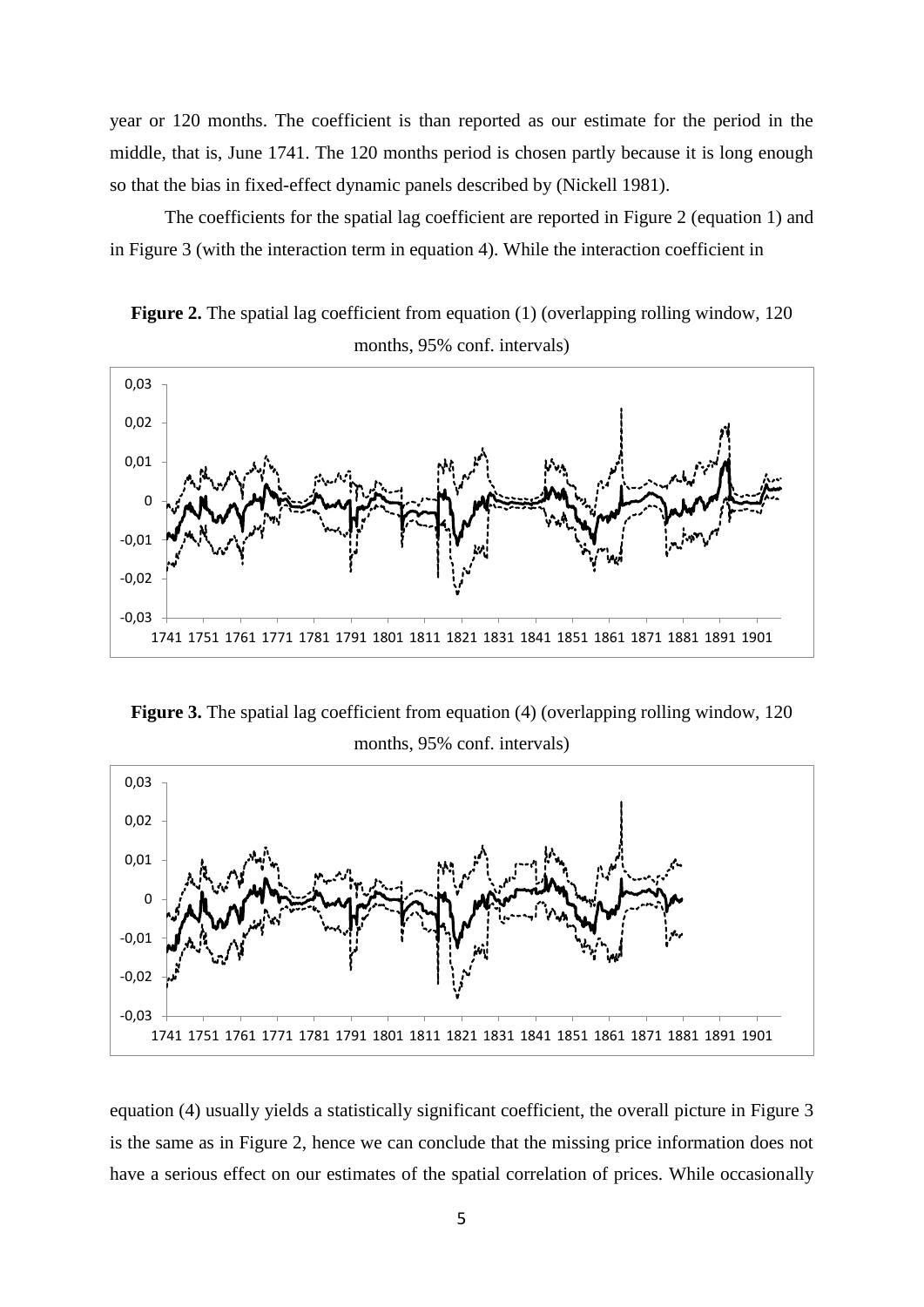we find significant spikes in Figures 2 and 3, but with the exceptions of the first years of the 20<sup>th</sup> century, when we find positive, statistically significant coefficients, indicative of some degree of the integration of local grain markets, the evidence rather points at a lack of market integration among the 49 prefectures in the sample.

### **4. A cross-check: Moran's I in China and Europe**

This is quite a shocking result as it goes counter to the finding of Shiue and Keller (2007). Can we cross-check our results? Fortunately, there is an alternative method for calculating the spatial correlation, namely Moran's I. Moran's I statistics is a spatial equivalent of Pearson's linear correlation coefficient and measures the direction and magnitude of spatial relationship among observations of a variable in different places.

$$
I = \frac{N \sum_{i} \sum_{j} w_{ij} (x_i - \overline{x})(x_j - \overline{x})}{\sum_{i} \sum_{j} w_{ij} \sum_{j} w_{ij} (x_i - \overline{x})^2}
$$
(5)

, where i and j denote spatial positions, and w<sub>ij</sub> is the spatial weight incorporating the effect of distance between i and j, such that  $w_{ii} = \frac{1}{1}$ *ij ij*  $w_{ij} = \frac{1}{d_{ij}}$ , where d<sub>ij</sub> is the distance between position i and j, calculated by the great circle formula.

The measure I is normalized so that its value is between -1 and 1. A negative value refers to dispersion while a positive value indicates spatial concentration. A value 0 is indicative of no spatial relationship. Since the variable x is log grain prices in this paper, the interpretation slightly modifies so that a positive value indicates that the closer two markets are, the more similar grain prices are, while a negative value of I would indicate that prices tend to be more different when two markets are near to each other. Since market integration is tantamount with the regular flow of homogenous goods among different locations, we can expect a positive coefficient.

The results are given in Figure 4 where we aggregated the Chinese data to make them annual and directly comparable to those in Europe. The European data have been taken from the Allen-Unger database. We indeed find that up to ca. 1800 China experienced roughly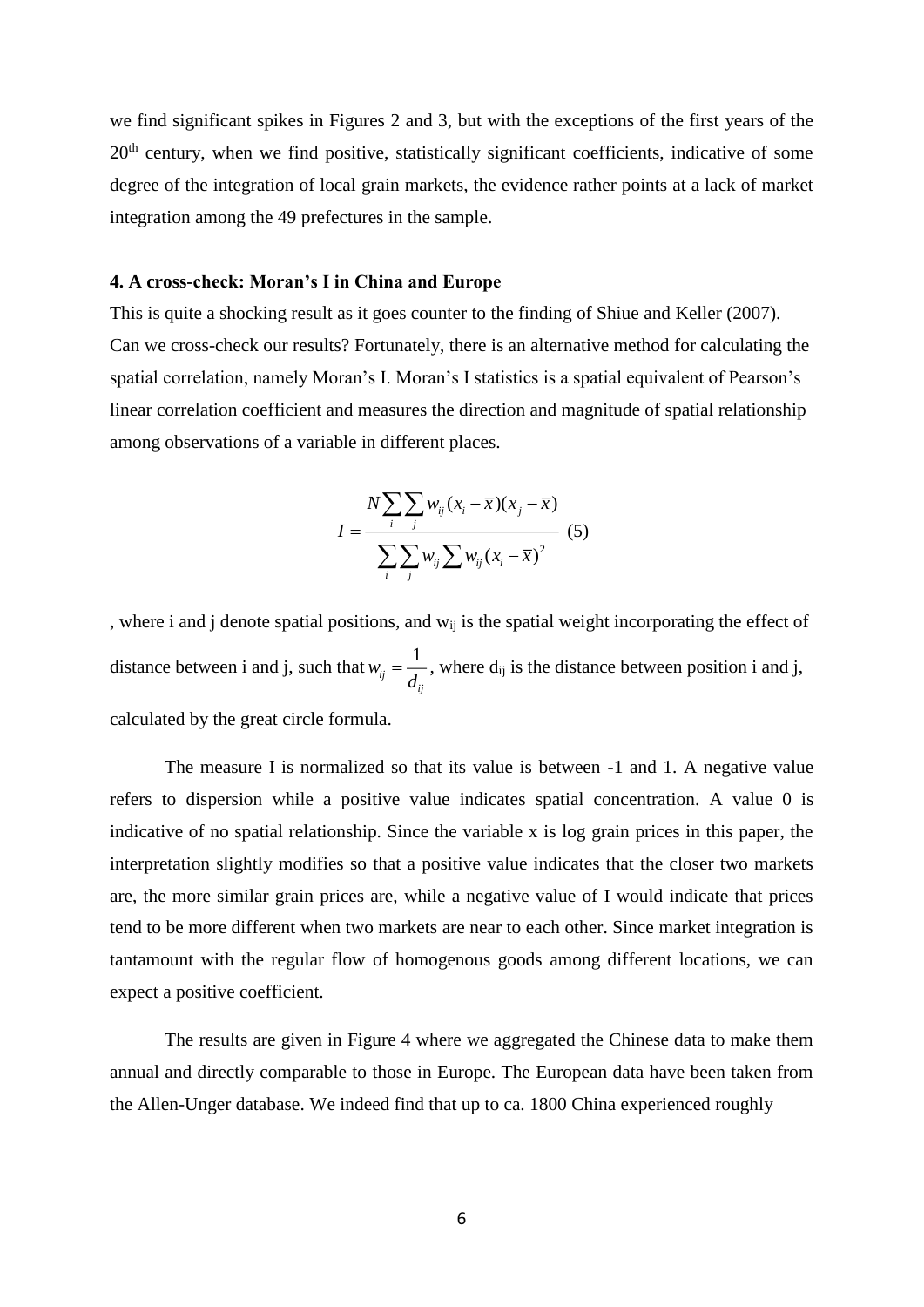

**Figure 4.** Moran's I for spatial integration in China and Europe

comparable levels of market integration as Europe. However, in the  $19<sup>th</sup>$  century a divergence occurred. The reason why this occurred. Is still food for further research. However, possible suggestions are the decline of the granary system when official started to hold more silver instead of grain. According to Shiue (2004) the main reason for this reversal is that the costs of transport were lower than the cost of storage making it more profitable to buy grain during times of poor harvests. More importantly, perhaps, was the decline of the brokerage system (e.g. Shiue 2014, 350). Initially, this consisted of a hybrid system involving government official as well as guilds to asses prices (i.e. Mann 1987). The local guilds taught interregional merchants networks bargaining techniques etc. Yet, neither the government nor the guilds dominated the local markets. Yet, in the course of the  $18<sup>th</sup>/19<sup>th</sup>$  century, the role of government became smaller the guilds even took over part of the collection of the brokerage tax. Initially, this seems to have had a positive effect,. Trade tax increased while borage tax decreased and, at the same time, privatization of trade occurred. The problem was, however, that this free market behaviour eroded at the same time the institutional situation of China which was not geared towards economic freedom but rather towards public order (e.g. Huang 1996, 107. As Figures 2 and 3 show, even though the downward trend in market performance only occurred from the 1830s, while a significant break only happened around 1890. This suggest a slow institutional process. More specifically, the rise of privatisation increased the role of large merchant networks. Yet, these networks were based on personal (or family) relationships. Hence, it was difficult to expand them beyond a certain maximum limit. Hence,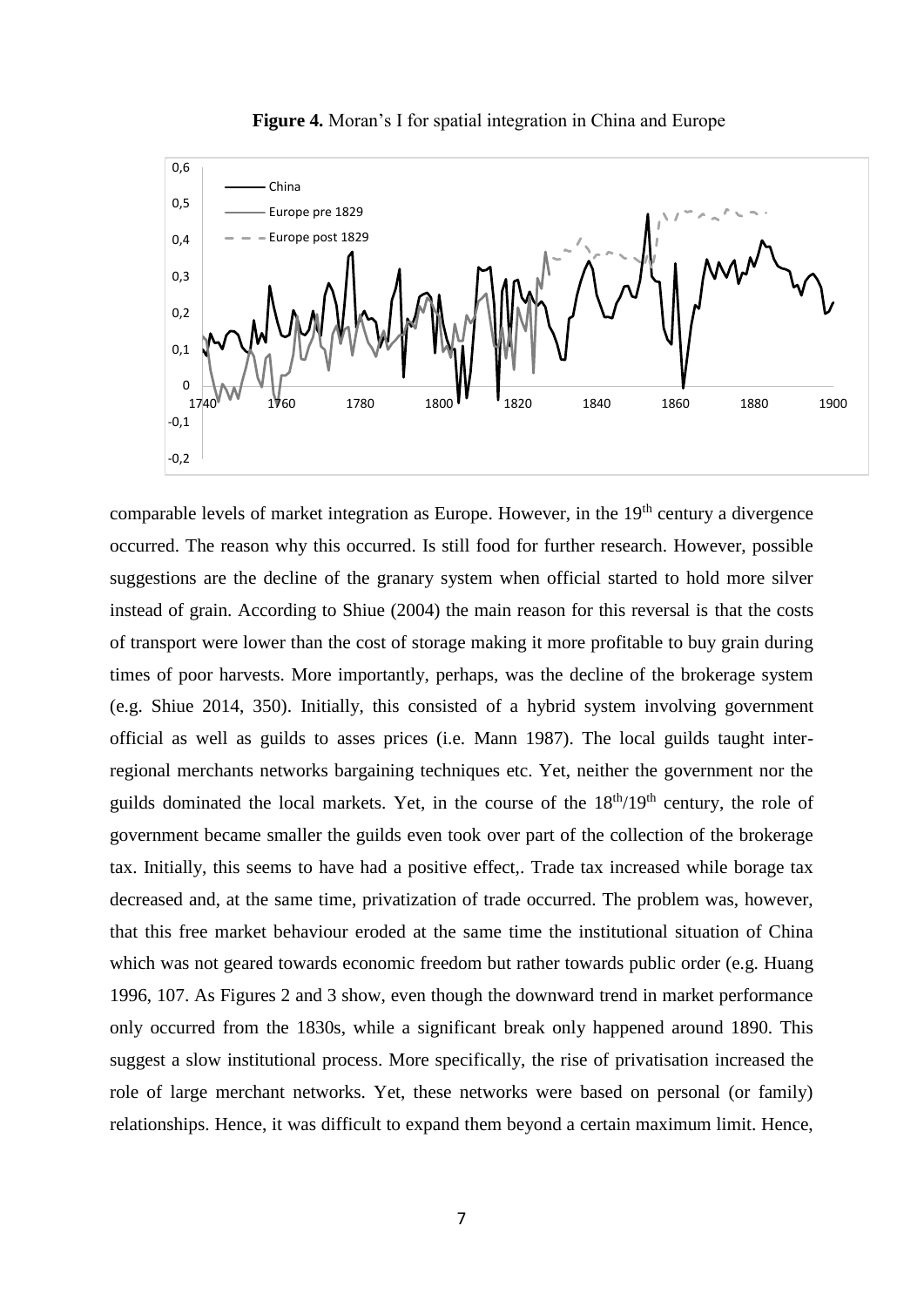privatization created an over-expansion of the merchant networks. This was even worsened by a break down in networks during the Taiping rebellion.

#### **5. Conclusion**

There is a large discussion about market integration. Some have argued for a good, and even increasing, market integration while author authors have stressed the limitations,. One of the main reasons for this continuing debate is the nature of the data used, i.e. granary data. These data have a high degree of stability over time due to the situation that the government set the prices to a large extent. This implies that, when using cointegration as a standard tool for measuring market integration, you will overestimate this integration.

In this paper we used the spatial correlation as an alternative measure a sit utilizes level differences which are less dependent on volatility over time. Using two methods, the spatial lag and Moran's I, we find that market integration in China is indeed considerably lower than argued by Shiue and Keller (2007) found based on a cointegration analysis. Yet, once comparing to Europe, we find only significant divergence in the 19<sup>th</sup> century.

#### **References**

- Bateman, Victoria N. (2014), 'Price volatility and markets in late medieval and early modern Europe,' In: Van der Spek, Van Leeuwen and Van Zanden (eds.), *A History of Market Performance From Ancient Babylonia to the Modern World,* Routledge.
- Bateman, Victoria (2011) "The evolution of markets in early modern Europe, 1350–1800: a study of wheat prices," Economic History Review, Vol. 64 (2), 447-471.
- Casson, Catherine; Fry, J. M. and Casson, Mark (2011), "*Evolution or revolution? a study of price and wage volatility in England, 1200-1900,"*MPRA Paper No. 31518, posted 13. June 2011
- Dobado-Gonzalez, Rafael, Alfredo Garcia-Hiernaux, and David E. Guerrero (2012), 'The integration of grain markets in the eighteenth century: early rise of globalization in the West,' *Journal of Economic History,* Vol. 72 (3), pp. 671-707.
- Foldvari, P. and Leeuwen, B. van (2011), 'What can price volatility tell us about market efficiency? Conditional heteroscedasticity in historical commodity price series,' Cliometrica, 5(2): 165-186.